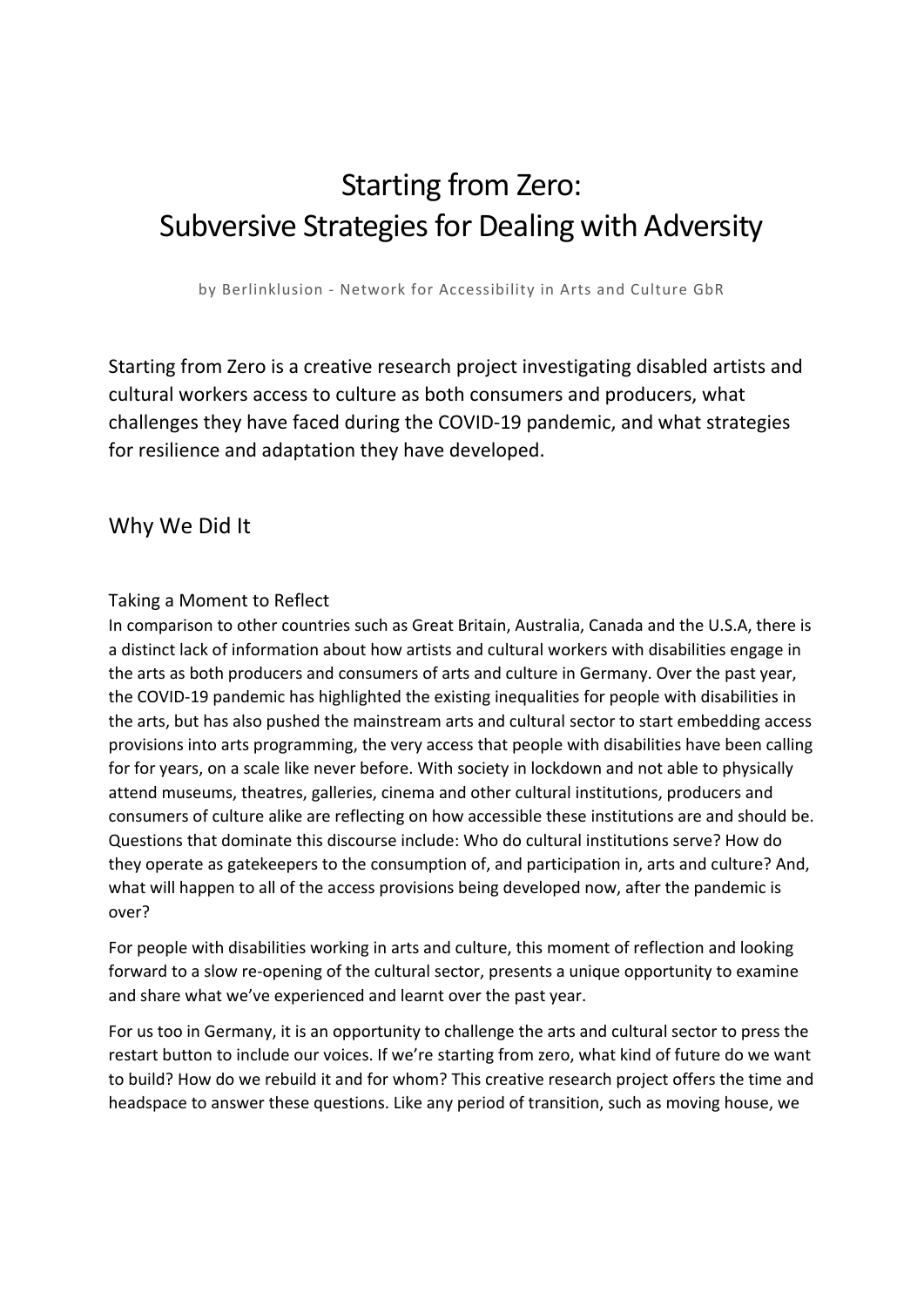need to consider what useful things we already have that can be kept and what unnecessary things we can throw away.

We envisage the results of this creative research project to be useful to arts and cultural institutions interested in taking a truly inclusive approach in their post-pandemic programming, but also for artists and cultural workers with disabilities working in a(n often ableist) cultural sector, to have their voices heard, to find support in exchanging strategies for resilience and adaptation with each other.

### Our Project Design

Our project began with desk research, then invited participants to respond via an online survey or a creative post-card project. We then conducted group interviews. After collecting our data, we analysed the results and created two art works in response: a poster campaign which was displayed throughout the city of Berlin and a video work displayed on our website and social media channels.

## Our Project Goals and Approach

Our goals for the project were:

- To find out what challenges German cultural workers (individual artists and arts workers working within and independently of institutions) with disabilities have faced in accessing arts and culture (as producers, consumers and audience) over the past year due to the COVID‐19 pandemic.
- To find out what methods or strategies for resilience or adaptation they have developed within their practices for dealing with these challenges and thus accessing arts and culture.

### Our Results and Creative Response

About the Participants

A total of 28 arts workers with disabilities based in Germany responded via the online survey, and a further 12 were interviewed.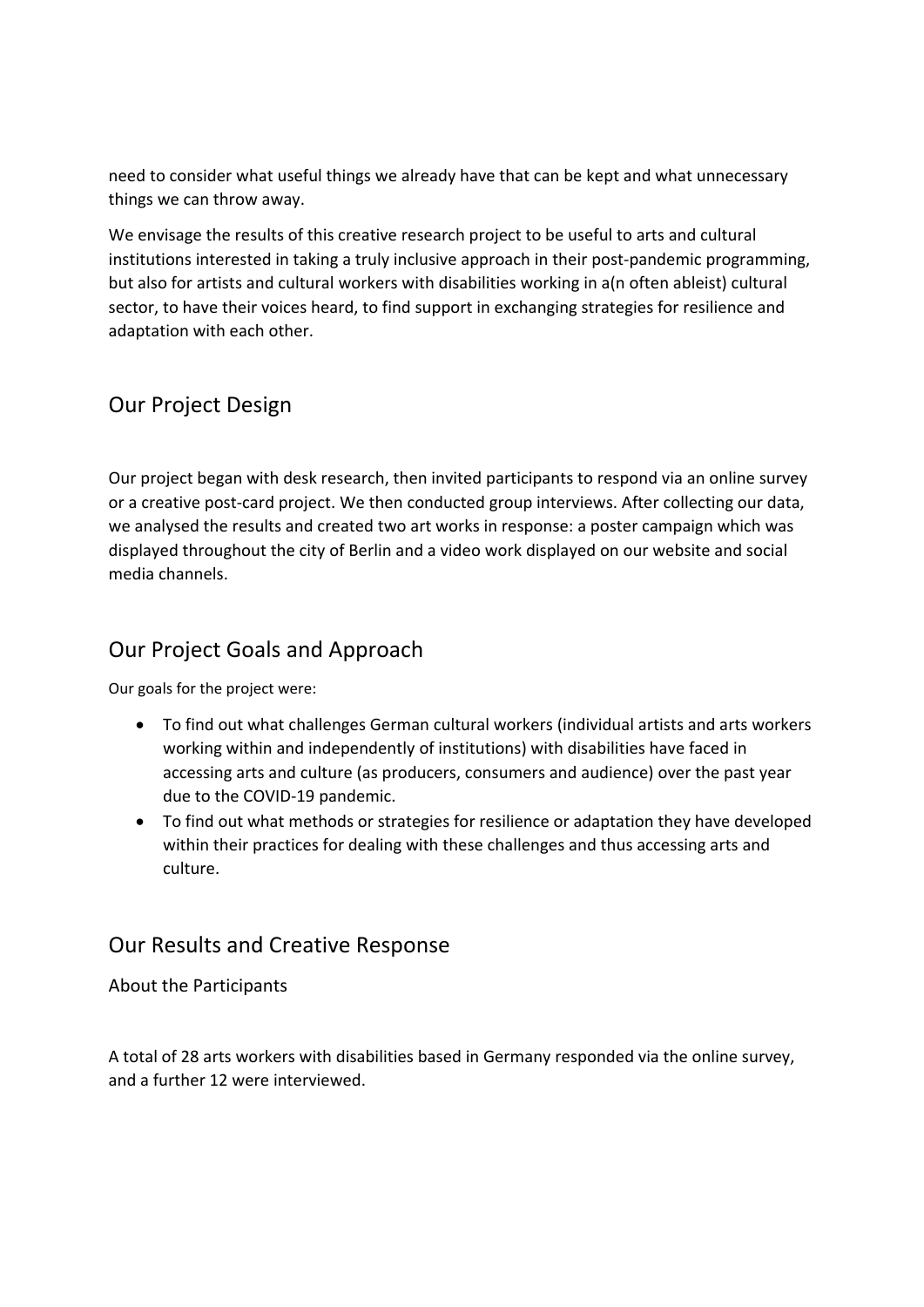For the online survey, the majority responded in German, with some using simple language and English. Some responses were incomplete suggesting that there may have been some issues with the accessibility (length, question comprehension, or technical barriers).

For the interviews, we reached out to a large number of different arts organisations working with people with learning disabilities or cognitive impairments. We had a very limited response which we put down to the difficult nature of meeting in person during the pandemic for the organisations and individuals involved (e.g. people with learning disabilities are often at high risk of COVID‐19 and many programs they attend have been cancelled or moved online). While the option of meeting online was available, together with the participants, we decided to meet in person, adhering to COVID hygiene regulations. We felt it was important to remove the barrier that online formats present this particular group of people and wanted to ensure that participants could fully understand and respond to the interview, especially as they are often excluded from discussions around arts and culture. The participants came from two inclusive theatre and visual arts organisations and the interviews were held in easy language.

The majority of respondents from both the survey and interviews identify as artists, and a third identify as both artists and cultural workers.

The area of art that most interested respondents was Theatre, and several added more specific forms of performance art like Long Duration Live Art, as well as digital formats that we hadn't considered (such as Media Art, XR Art and Video Art).

What they Said

The Impact of COVID‐19

Overwhelmingly, participants stated that their access to culture decreased as a result of the pandemic, and no one said it stayed the same ‐ so COVID did have some impact. The majority also responded that cultural institutions have not become more accessible as a result of the pandemic.

Generally, there was a range of very emotive responses exploring mostly negative, but some positive experiences of living through the COVID pandemic as an artist or cultural worker with a disability. While some respondents noted they felt more included in arts and culture as participants to arts events, or that they had better access to support such as funding, many others noted the negative impact of COVID such as requiring more unpaid labour to present work, a lack of access to professional or personal support, and a lack of recognition of their position as marginalised within society and the arts.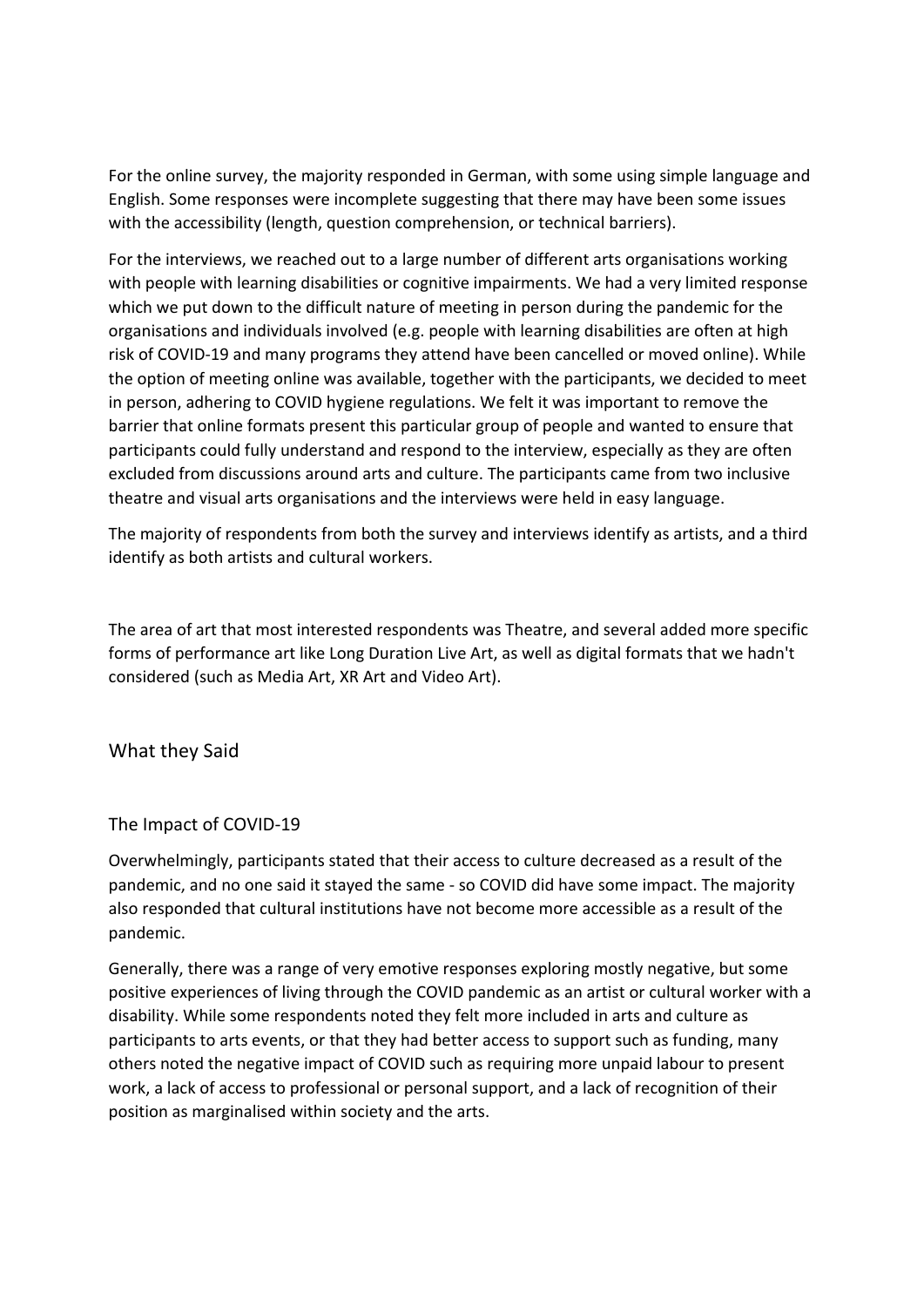#### Barriers to Arts and Culture

Of the barriers to arts and culture that participants felt had been removed, around half of participants noted that digitalization of cultural events has removed some barriers to access, while half noted that no barriers had been removed.

Of the barriers that existed before the pandemic, a wide range of different kinds of barriers were reported with some participants responding that barriers remained the same before and during the pandemic. For example, notable were infrastructural or institutional barriers to participating as an artist professionally; experiences of the artworld were unfamiliar, unfriendly or unwelcoming; digital events were not completely accessible; physical access was even more limited; and arts organizations failed to communicate in an accessible way.

Of the new barriers that had emerged since the pandemic started, the majority of participants noted online formats as presenting new barriers to culture. Participants also specifically mentioned the wider COVID pandemic conditions, including medical system measures. Participants also mentioned that less physical exchange with other people emerged for them as a new barrier.

The Emergence of New Spaces, Practices and Strategies

When asked if participants knew of any new, successful or exciting spaces that emerged during the pandemic, despite the above mentioned barriers, the majority of respondents mentioned digital spaces. Elaborating on this, some respondents noted that these are more successful when the aesthetics of the artistic content were taken into account and digital platforms were used aesthetically, while others responded that digital spaces were more successful at engaging in discourse, rather than engaging participants fully in the presentation of artistic content. Less than half of respondents noted that they found no new, successful or exciting spaces.

In terms of how these spaces are accessed, half the respondents were able to access these new spaces only partially, while some have no access at all. A wide range of support is still needed to make these new cultural spaces more accessible. Of note, respondents called for the reduction of costs to cultural activities; more sensitization of cultural organizations or a more welcoming environment; more accessible design of online platforms; more accessible communication channels; and more opportunities to present artistic work.

The majority of respondents developed new strategies or artistic practices as a result of the pandemic. Respondents noted both personal and professional strategies affected their ability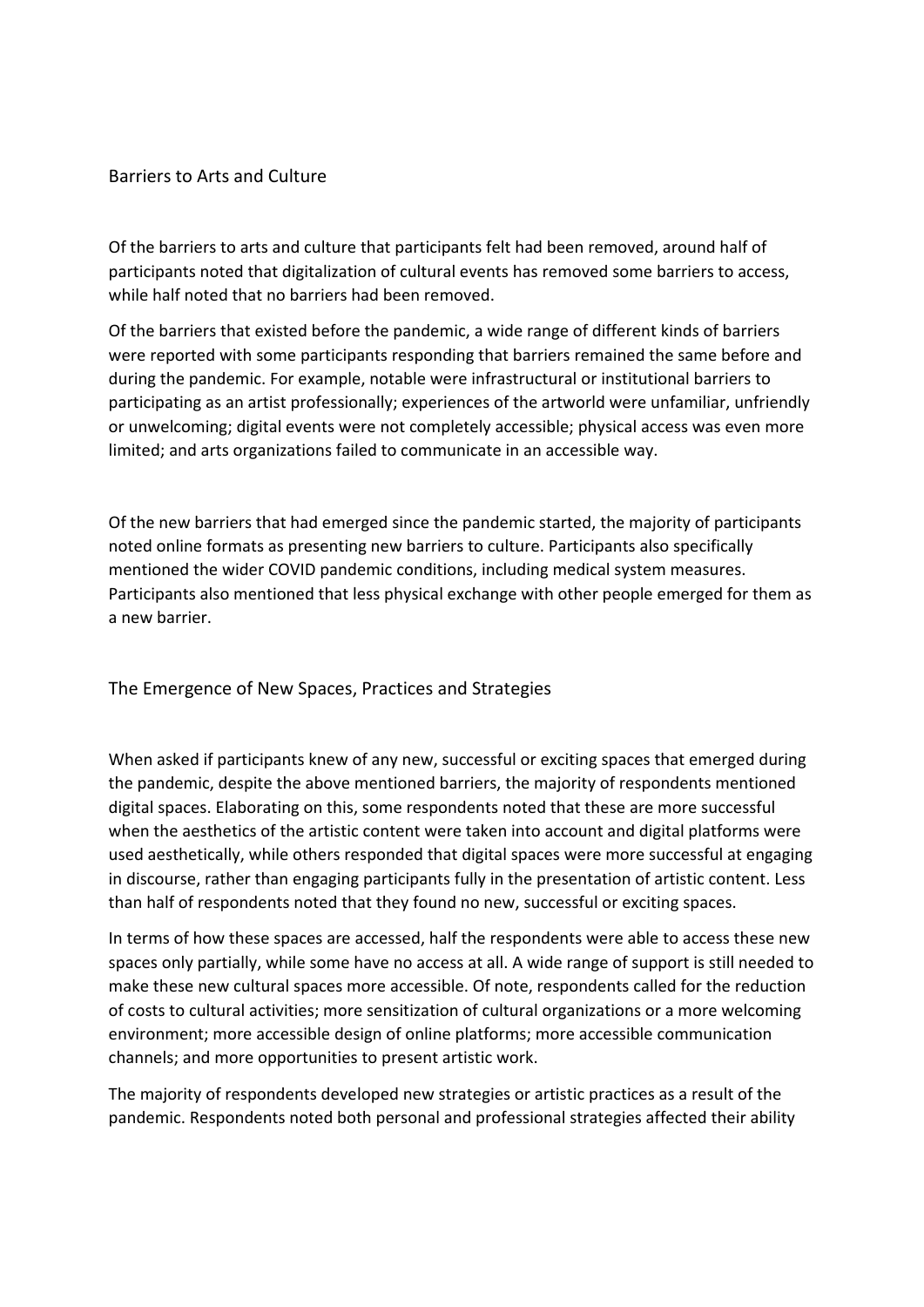to produce or consume arts and culture. Of the respondents who commented on what new artistic practices they created, all mentioned making use of digital spaces, either for converting the format of live art to digital art, or for finding new audiences through online digital presentation platforms. Respondents noted personal strategies such as applying for financial grants, supporting other artists and self‐care.

Of the variety of access support that respondents noted as useful for them, the ability to work from home was the access provision that received the most responses, followed by an individualized pace/flexible viewing times, online conferences and flexible working conditions and hours.

The Potential and Failure of Digital Spaces

When participants were asked what was missing from digital spaces, nearly all respondents noted that they lack human interaction. The majority also noted that feelings or emotions were missing (some specifically mentioned loneliness), while others mentioned a lack of sensorial interaction (touch, smells, sound), a lack of collective participation and a lack of control over the conditions.

In terms of what participants thought were successful ways to implement access digitally, the majority of respondents mentioned online access provisions that enable autonomous control of the conditions when participating. Other respondents also mentioned that the personalization of access was helpful.

Towards a More Accessible Future of the Arts

To conclude our survey and interviews, we asked participants what their ideal, more accessible vision of the arts would be. We asked, what they would keep, what they would add, and what they would throw away.

We received a range of different responses regarding what should be kept as a result of the pandemic. The majority of responses called for the continuation of the availability of digital spaces for producing and consuming culture, particularly for hybrid events, but that these should be made even more accessible than they currently are. For example:

"Protected spaces" such as .B mosaic or RambaZamba.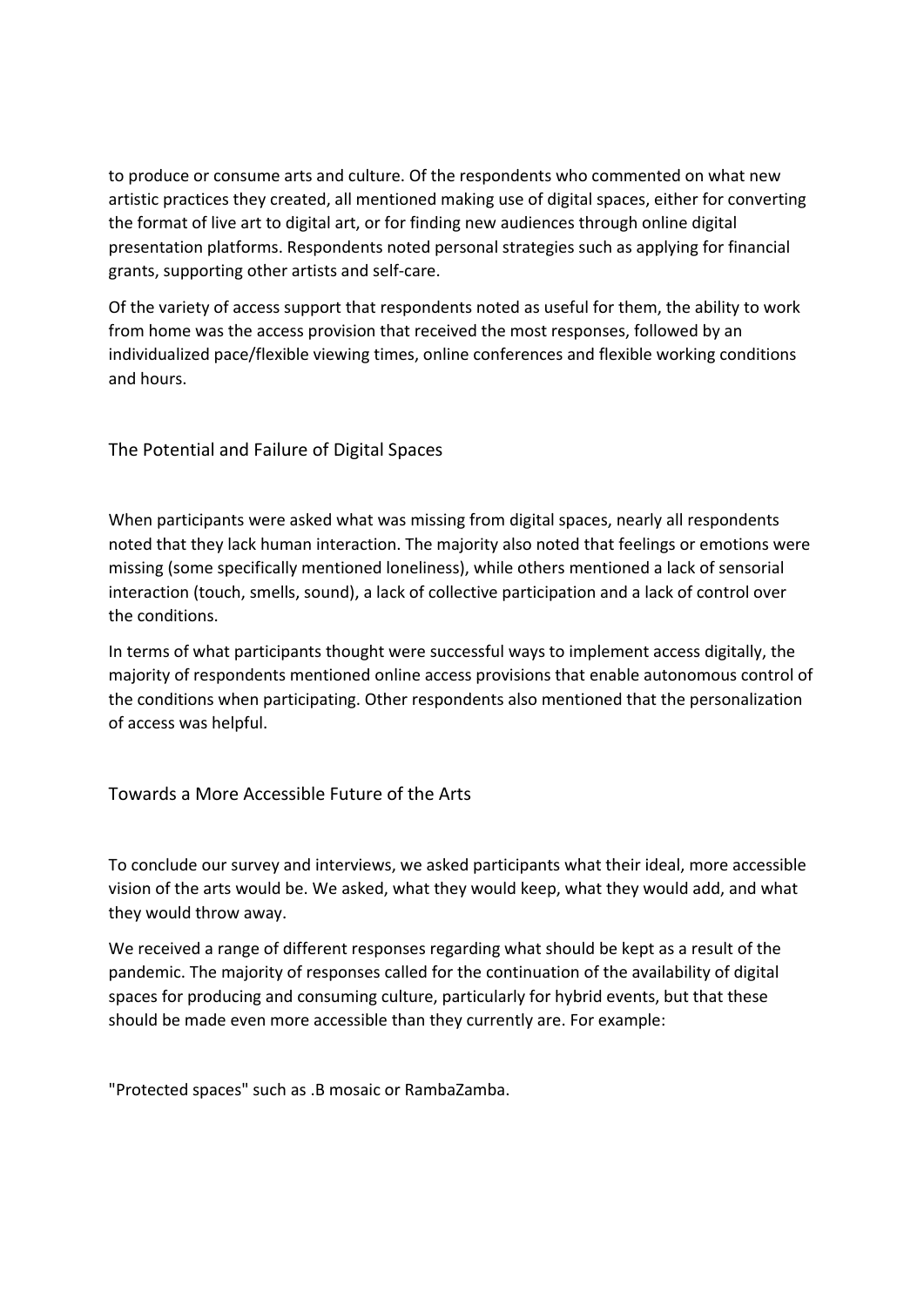"Working from home, hybrid events, international exchange, digital mediation services, extended barrier‐free accessibility."

"The attention and mindfulness for other people and their exclusion and marginalization in public space."

"The Digital Form of Music – Co‐operations"

"Online discussions, working meetings, seminars, courses, lectures, talks, etc. Maybe some digital forms of artistic expressions and some hybrid forms."

"Diverse cultural offerings."

In terms of what should be added, we received a range of different responses from the very practical, such as more accessible digital cultural offers, training, professional development and access support opportunities for artists with disabilities of all ages, to broader demands such as dismantling ableist structures in the arts. For example:

"Accessibility as an integral part of the project."

"Digital art being offered digitally."

"Facilitated access to events."

"Increase the funding models for people from marginalized sections of the population and in the sense of greater accessibility generally. "

Of what should be thrown away, we received a mixture of responses ranging from very concrete examples of what can be thrown away, such as digital formats that aren't accessible enough, to ableist attitudes about disabled artists and arts workers that need to be removed. For example:

"Hybrid events."

"Online Meetings."

"Patriarchal view of art and culture."

"Filming and streaming a theater piece, a live performance or similar without a digital concept."

"An overly complicated technological approach."

"Almost everything."